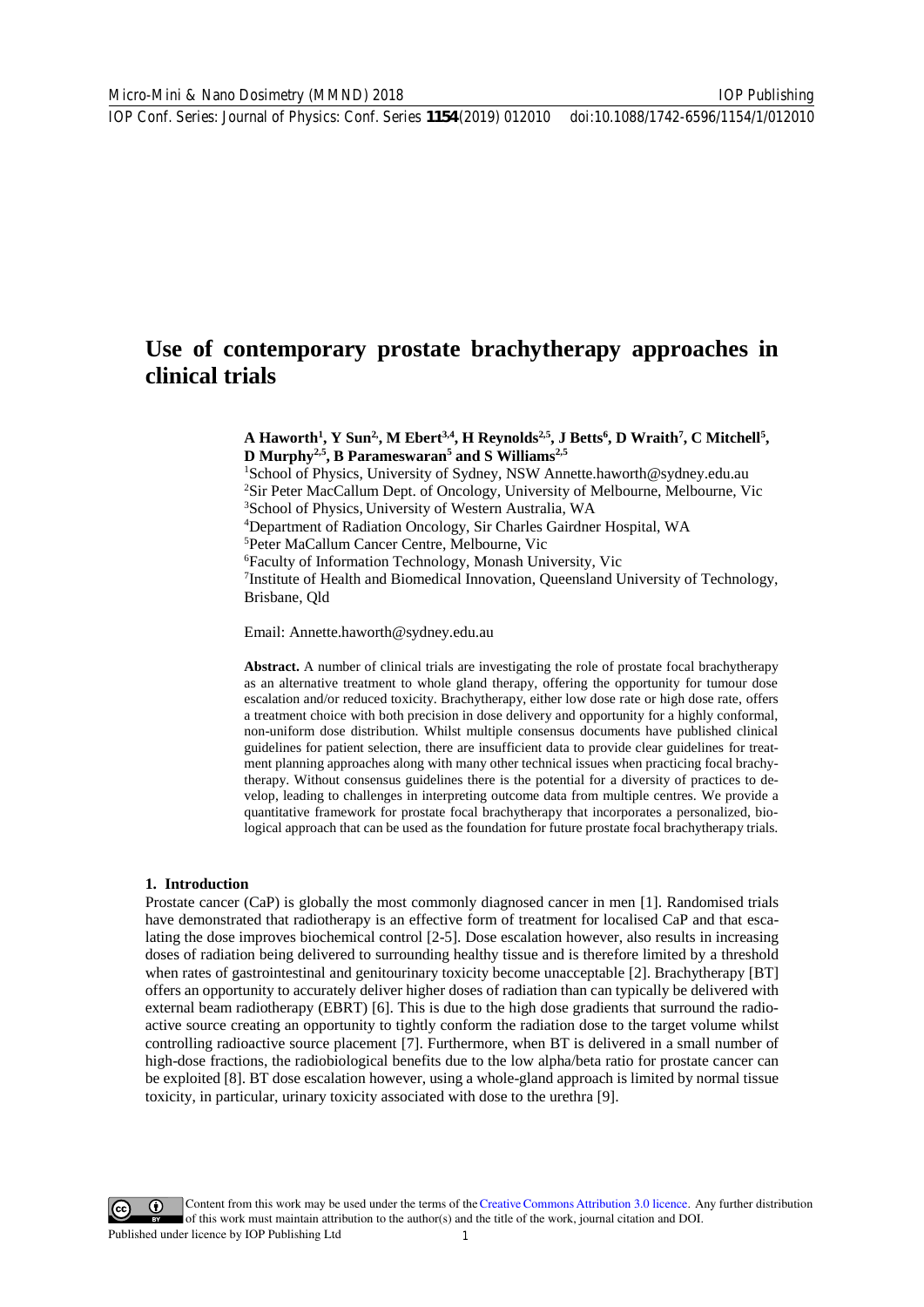A number of studies have investigated "focal" or "focussed" approaches to BT treatments, whereby the aim is to deliver very high doses of radiation to only tumour bearing regions of the prostate, with lower doses delivered to the remainder of the gland in an effort to maximise tumour control and minimise side effects [10,11]. Whilst a number of clinical trials report promising results, heterogeneity in treatment approaches may lead to difficulties in interpreting inconsistencies or unexpected results. Furthermore, technical challenges may prohibit rapid translation to routine clinical care [12].

We propose a focal BT approach that applies quantitative imaging (radiomics) to not only standardise target volume definitions but also non-invasively quantify and classify tumour phenotype [13,14]. The biofocussed BT approach uses advanced imaging techniques to characterise the biological nature of tumours using a 3D, voxel-by-voxel spatial representation, described by Haworth et al [15]. Using a mathematical model, the radiation dose needed to destroy the tumour cells within each voxel can be calculated; with knowledge of the ideal dose distribution a treatment plan can then be generated using either a low-dose-rate (LDR) or high-dose-rate (HDR) approach. We hereby describe a framework for Biologically Optimised RadioTherapy (BiRT).

# **2. Methods**

The framework for BiRT, that incorporates multiparametric MRI (mpMRI), is shown in Figure 1. The framework presents a personalised medicine approach to treatment whereby knowledge of the spatial distribution of tumour heterogeneity is first quantified following imaging. Treatment is then prescribed based on 3D maps of the spatial heterogeneity and a dose-painting approach [16]. The treatment is delivered under the control of image guidance techniques, and quantitative imaging at regular intervals following treatment is compared with the pre-treatment imaging data to monitor treatment response.



**Figure 1.** The BiRT framework

# *2.1 Acquire patient data*

Multiparametric MRI is widely used in the staging and grading of newly diagnosed prostate cancer, and the PI-RADS system provides recommendations for scanning sequences and for reporting clinically significant cancers [17]. Regarding focal therapy, mpMRI may be used to guide biopsy, and has the potential to improve the detection of clinically significant cancers [18]. Similarly, mpMRI is the most commonly suggested method for defining the focal treatment volume within the prostate due to its high sensitivity and specificity [19]. Previous focal BT approaches however, have used an empirical or subjective approach to define target volumes, with definitions typically ranging from a geometric sub-division of the prostate (e.g. hemigland and sector-based approaches [20]), regions of positive biopsies [21] or a subjective delineation on MRI [22]. In contrast we suggest ods [8].



**Figure 2.** Voxel-wise characterisation of tumour biology to be used with biologically based inverse planning treatment meth-

the use of computer aided detection (CAD) systems to delineate PCa from mpMRI [23,24] to improve consistency compared to manual delineation, which can suffer from inter-observer variability and low detection rates of satellite lesions [25]. A recent study by Sun et al for example, described the development of Gaussian kernel support vector machines (SVMs) and reported a prediction accuracy ranging from 70.4% to 87.1% as well as area under the curve (AUC) of the receiver operating characteristic (ROC) curve ranging from 0.81 to 0.94 [26].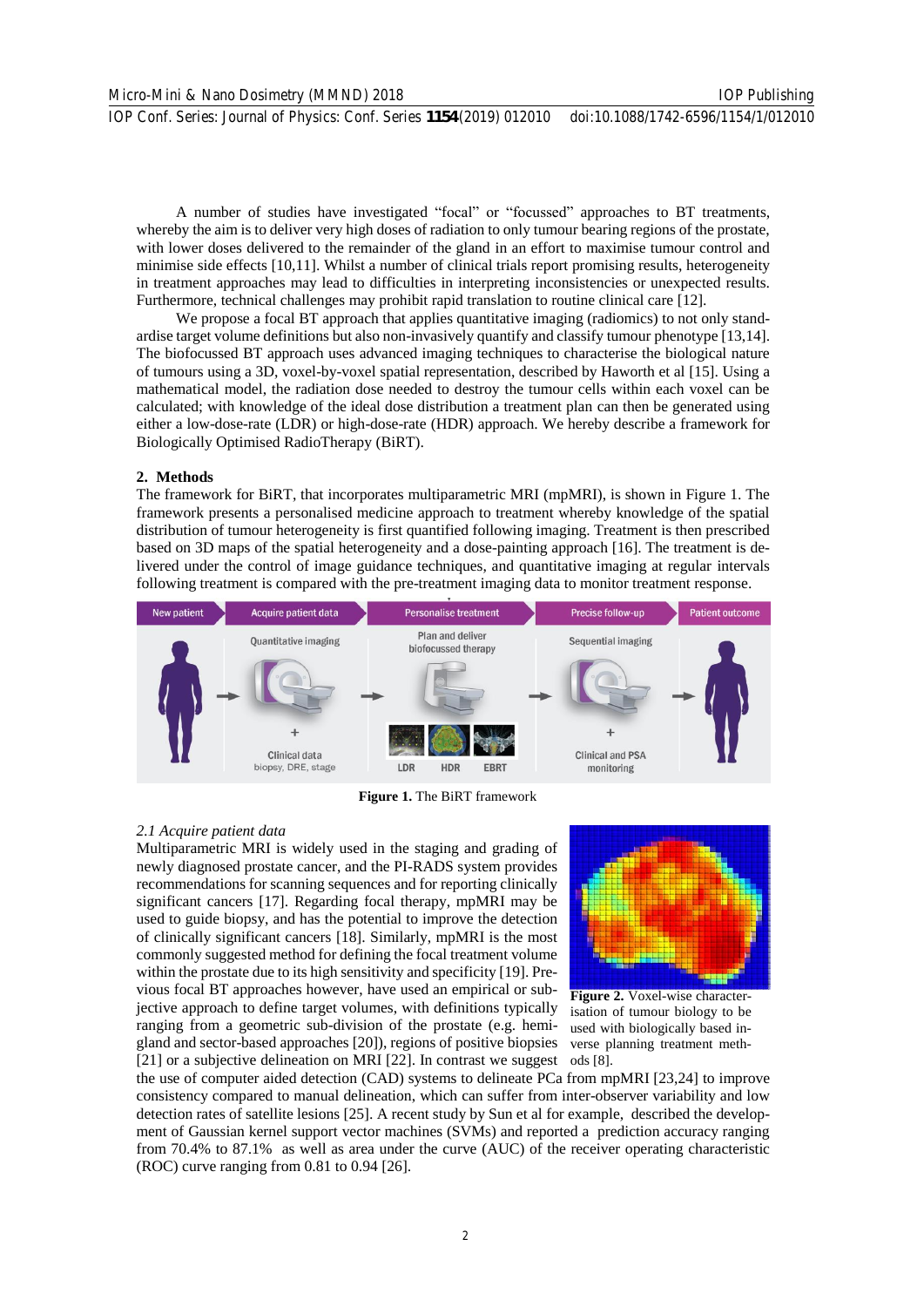cells/mm



**Figure 3.** Cell density derived from histology (right panel) is compared with the predicted cell density derived using natural spline algorithm (left panel).

In addition to using mpMRI to define volumes for targeted treatments, mpMRI can also provide voxel-wise characterisation of the tumour phenotype [27]. Whilst radiogenomics analysis has been widely reported for its ability to capture intratumour heterogeneity in head and neck and lung cancers, the application in prostate cancer is less well developed. For the proposed biological approach to treatment planning, we have investigated the use of machine learning techniques to quantitate the spa-

tial distribution of tumour cell density, tumour aggressiveness and hypoxia. Promising results indicate cell density prediction with a root mean square error of 1.06 x  $10^3$  cells / mm<sup>2</sup>, and differentiation of

low and high-grade tumour with an AUC of 0.91 (Figure 2, *submitted*). Data were derived from a clinical study where in vivo mpMRI data was co-registered with histology using a sophisticated co-registration framework [28]. Mapping the spatial distribution of hypoxia in prostate cancer is challenging due to the difficulty in providing



**Figure 4.** Predicting tumour grade using one of several methods described by Sun et al (submitted). GLCM: gray-level co-occurrence matrix. Left panel shows pathologist annotation overlaid on T2w MRI.

ground truth data from histology. Radiogenomics approaches offer apromising solution to this problem [29].

## *2.2 Personalised Treatment*

With a voxel-wise representation of tumour location and characterisation of intratumour heterogeneity, treatment planning can be carried out using an inverse optimisation approach with biological objective functions. In the planning study of Haworth et al it was shown that by using an objective function based on tumour control probability (TCP), urethral doses could be reduced by up to eight-fold when compared with conventional, whole-gland treatment approaches and dose-based planning objectives [29]. It should be noted that in contrast to previous approaches to maximise radiation dose to the tumour bearing regions, the biological approach instead attempts to find the plateau on the TCP curve (Figure 3). With this approach, the normal tissue complication probabilities for each of the organs-at-risk can be minimised*.* Whilst we have shown that LDR treatment plans can be developed that are robust to seed placement uncertainty [30], more work in this area is required for HDR treatment planning. However, using the same principles, HDR treatments, when delivered using 3D source tracking technology to verify accurate delivery, offers the potential for a relatively simple but highly effective form of treatment for all prostate cancer risk groups.

#### *2.3 Precise Follow-up*

The current standard method for assessing treatment response following prostate radiotherapy is measurement of prostate specific antigen (PSA) [31]. However, its role in determining treatment response in BT is challenging due to the frequent "bounce" phenomenon [32], and its role for focused therapies is unclear. Instead, utilisation of mpMRI and PET imaging has the potential to offer improved outcome assessment after prostate therapy and has been previously reported by several researchers, though the approach is largely qualitative with conflicting results [33]. With the BiRT framework, we propose that quantitative biological and functional imaging methods will provide more reliable and reproducible methods for accurate assessment of PCa radiotherapy treatment response. Technical challenges include